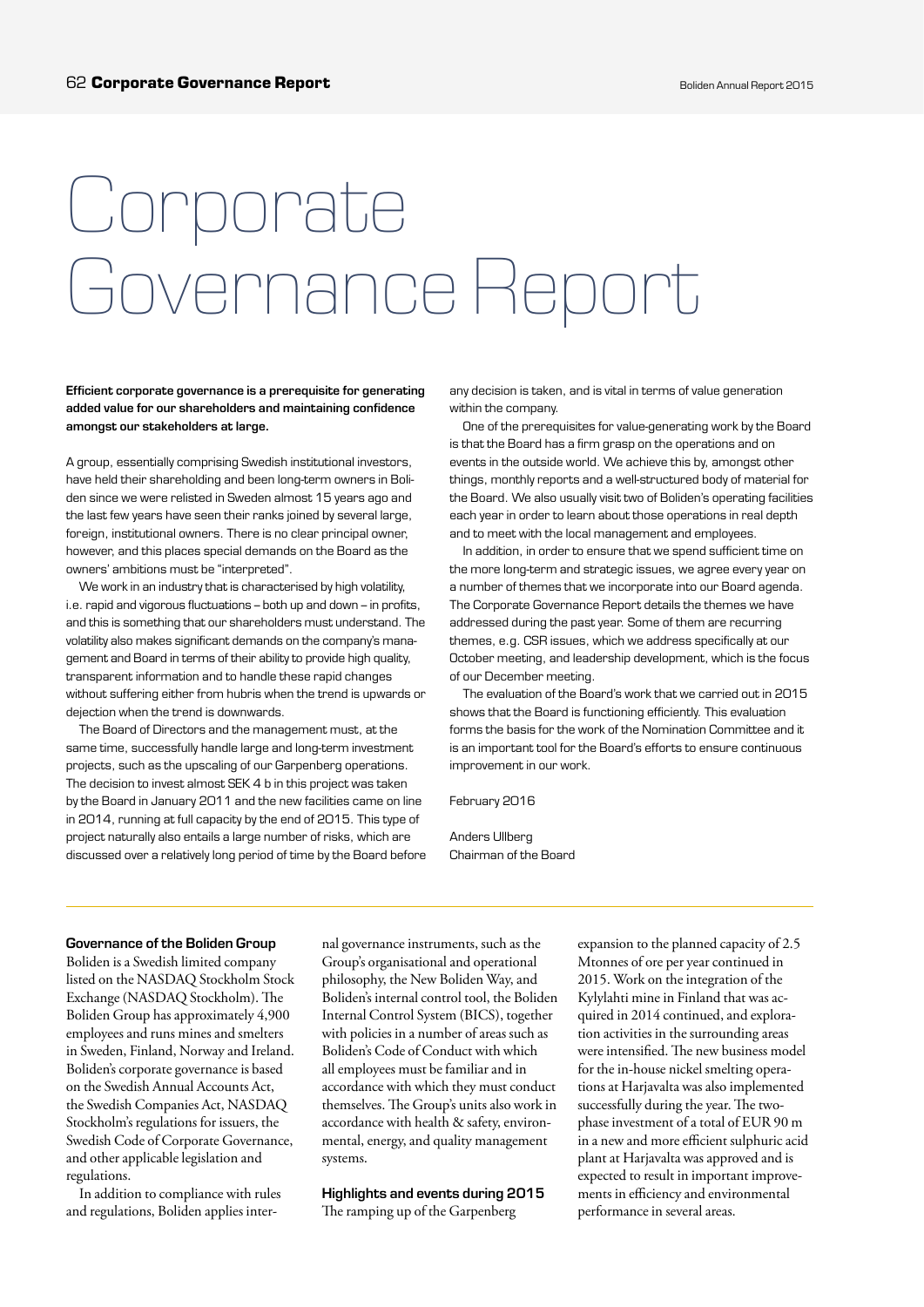#### Boliden Annual Report 2015 **Corporate Governance Report** 63

#### Shareholders and Annual General Meeting

Boliden's biggest shareholders are Swedish and foreign investment funds and institutions. There were a total of 71,337 (77,965) shareholders at the end of 2014 and the single largest shareholders were Norges Bank Investment Management, Blackrock Inc, Swedbank Robur fonder and Handelsbanken Fonder. The percentage of foreign ownership continued to increase during the year, reaching approximately 70% (59) by the end of the year. For further information on the shareholder structure within Boliden, see pages 54−55 of the Annual Report and Boliden's website.

Boliden's shareholders exercise their right of decision by submitting proposals to and participating in and voting on the proposals submitted to the Annual General Meeting and any Extraordinary General Meetings. Shareholders may request that a matter be discussed at the Annual General Meeting by submitting a written request to the Board of Directors at the designated time that is sufficiently in advance of the meeting that the matter can be included in the notice convening the meeting. Shareholders are also welcome to submit enquiries to the Board and the President, the Auditor or Committee Chairmen during the General Meeting.

The Annual General Meeting is the company's supreme decision-making body. The duties of the Annual General Meeting include the election of Members of the Board, the Chairman of the Board, the Nomination Committee, the adoption of the Income Statement and Balance Sheet, resolutions on the appropriation of profits and discharge from liability for the Members of the Board and the President of the company, the determination of fees payable to the Members of the Board and to the auditors and the principles governing conditions of employment and remuneration for the President and senior executives, and, where relevant, the amending of Articles of Association and the election of auditors.

#### The 2015 Annual General Meeting

The Annual General Meetings are regularly held at one of Boliden's facilities in Sweden in order to give the shareholders an insight into the operations. Shareholders are offered the chance of a guided tour of Boliden's mines, concentrators or smelters in conjunction with these meetings in order to deepen their knowledge of the operations and to give them an opportunity to meet with Boliden's employees. The 2015 Annual General Meeting was held on 5th May at Garpenberg. 109,400,442 shares were represented at the Meeting by 933 shareholders, either in person or through their proxies. The shares represented comprised 40% of the total number of shares. The Meeting was attended by all Members of the Board and members of the Group management, and the auditor.

The Meeting resolved, amongst other things, to re-elect all of the Members

of the Board with the exception of Leif Rönnbäck, who had declined re-election. Elisabeth Nilsson, the County Governor of the County of Östergötland, was elected as a new Member of the Board. Anders Ullberg was re-elected as the Chairman of the Board. The Meeting further resolved:

- To pay a dividend of SEK 2.25 per share, totalling SEK 615 m, in accordance with the proposal by the Board of Directors.
- That the following persons shall be appointed as members of the Nomination Committee: Jan Andersson (Swedbank Robur fonder), Ulrika Danielsson (Andra AP-fonden), Lars Erik Forsgårdh, Elisabet Jamal Bergström (Handelsbanken Fonder) and Anders Ullberg (Chairman of the Board).
- That Directors' fees payable and fees payable to the Committees shall, in accordance with the proposal by the Nomination Committee, comprise a Director's fee of SEK 1,300,000 to the Chairman of the Board and SEK 480,000 to Members who are not Boliden employees, that the fees payable to the Chairman of the Audit Committee and to each of the two members of the Audit Committee shall be SEK 150,000 and SEK 75,000, respectively, and that the fees payable to each of the Remuneration Committee's two members shall be SEK 50,000.
- To elect Deloitte AB as the company's new auditors for the period up to and including the next Annual General Meeting, in accordance with the proposal by the Nomination Committee,

#### Boliden's governance structure

#### **Shareholders**

Approximately 71,000 owners. Exercises governance via the Annual General Meeting and, where relevant, any Extraordinary General Meetings.

#### Auditors

Elected by the Annual General Meeting. Audits the accounts, bookkeeping and the management by the Board of Directors and the President.

#### The Board of Directors

Comprises 8 members elected by the Annual General Meeting and 3 members and 3 deputies appointed by the trade union organisations.

#### President/CEO and Group management

The President runs the operations with the support of the other four members of the Group management.

Nomination Committee Comprises 5 to 7 members. Sumits proposals on such matters as

Members of the Board to the Annual General Meeting.

Remuneration Committee 2 members

## Audit Committee

3 members

#### Internal control function

Reports to the CFO and presents reports on issues relating to internal control at the Audit Committee's meetings.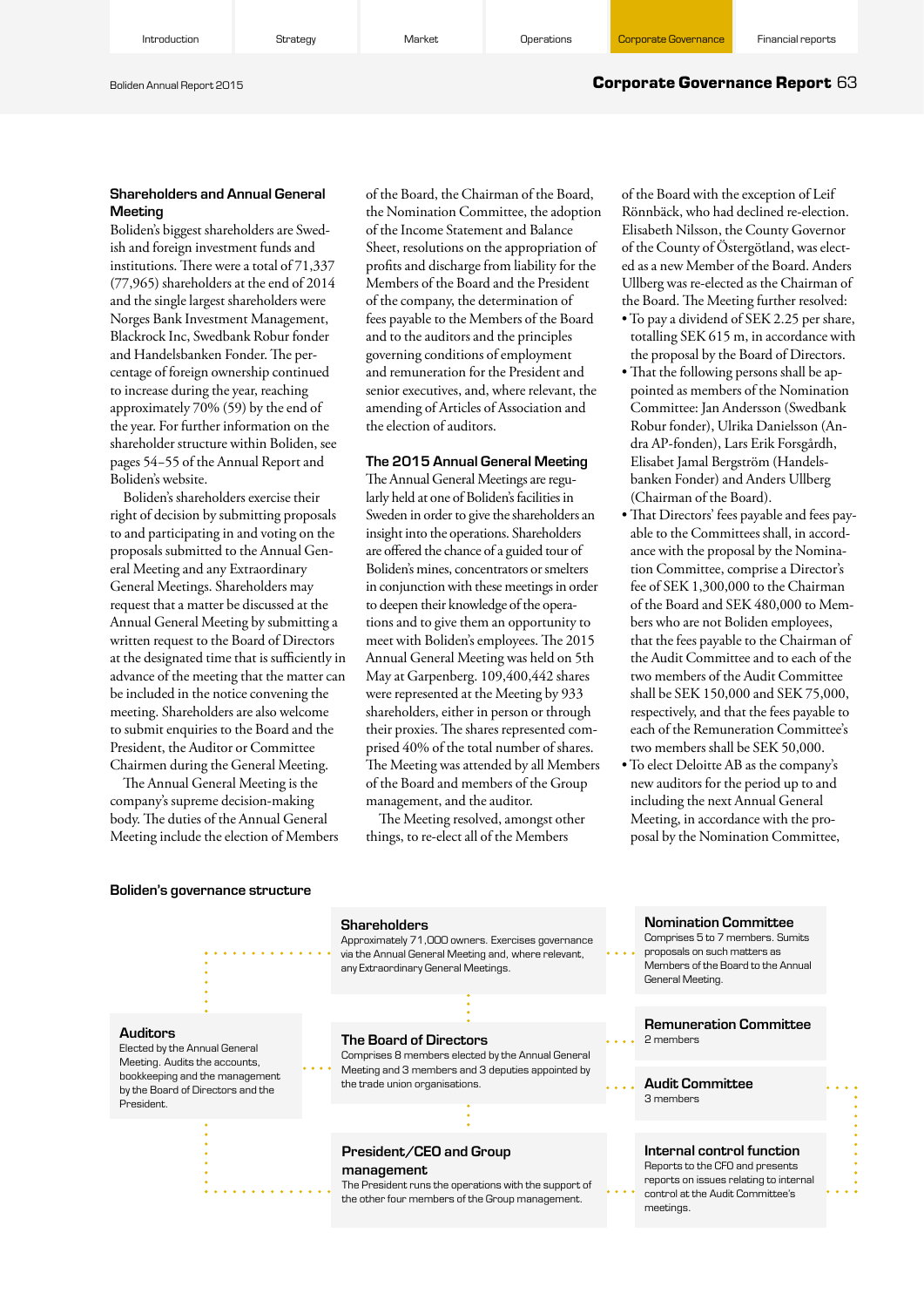and that auditors' fees shall be payable in accordance with the approved invoices received.

The Annual General Meeting also resolved to approve the proposed principles for remuneration to the Group management whereby the remuneration shall comprise a fixed salary, any variable remuneration, other benefits and pensions. The variable remuneration shall be maximised at 60% of the fixed salary for the President and maximised at 40−50% of the fixed salary for other senior executives and shall be based on results in relation to targets set. The variable remuneration shall not entitle to pensionable income.

The resolutions passed by the 2015 Annual General Meeting are included in the Minutes of the Meeting published on Boliden's website, where the minutes of previous Annual General Meetings are also published.

The 2016 Annual General Meeting will be held on 3rd May at Rönnskär, Skellefteå.

#### Nomination Committee

The Nomination Committee represents Boliden's shareholders and is tasked with preparing and presenting proposals for resolutions that Boliden's shareholders vote on at the Annual General Meeting. The proposals relate to the number of Board Members and their election, the Chairman of the Board, fees payable to the Board and its committees, election of and fees payable to the company's auditors, and to the process and the criteria that shall govern the appointment of the members of the Nomination Committee ahead of the next Annual General Meeting.

The focus of the Nomination Committee's work is on ensuring that the company's Board of Directors comprises Members who, collectively, possess the knowledge and experience that corresponds to the standards that Boliden's shareholders require of the company's most senior governing body. The Chairman of the Board accordingly presents the Nomination Committee with the evaluation conducted of the work of the Board and the individual Members during the past year as part of the process of drafting proposals for Board Members. The Company President also presents Boliden's operations and future orientation. The Nomination Committee is also afforded the opportunity to meet the Members of the Board. The Nomination Committee also drafts proposals for the election of auditors. Shareholders can submit proposals to the Nomination Committee in accordance with the instructions presented on Boliden's website.

The Annual General Meeting passes resolutions on the principles governing the appointment and duties of the Nomination Committee. The Nomination Committee shall, in accordance with the Instructions for the Nomination Committee, comprise a minimum of five and a maximum of seven members. Five members shall be elected at the Annual General Meeting, of whom three shall represent the biggest shareholders and one the smaller shareholders, and one of whom shall be the Chairman of the Board. The Nomination Committee may, in order better to reflect the shareholder structure in the event of changes in ownership, offer places on the Committee to other larger shareholders. The Nomination Committee appoints its own Chairman and works in the best interests of all shareholders. The members of the Nomination Committee receive no remuneration for their work.

#### The work of the Nomination Committee in 2015

Jan Andersson (Swedbank Robur fonder), Ulrika Danielsson (Andra AP-fonden), Lars Erik Forsgårdh, Elisabet Jamal Bergström (Handelsbanken Fonder) and Anders Ullberg (Chairman of the Board) were elected to the Nomination Committee at the 2015 Annual General Meeting. In November, the Chairman of the Board convened the members of the Committee, at which time, Jan Andersson was appointed Chairman of the Nomination Committee. The current composition of the Nomination Committee is also shown on Boliden's website. The Nomination Committee has met a total of three times impending the 2016 Annual General Meeting and has also had telephone contacts with and held meetings with both Members of the Board and the President. These contacts afford the Nomination Committee an excellent opportunity to form an opinion of the way in which the Chairman of the Board and the individual

Members of the Board view the work of the Board, of the executive management, and of the way in which they view Boliden's operations and the challenges faced by the company in the next few years.

The Nomination Committee endeavours to ensure an even gender distribution amongst the Board Members and the Nomination Committee also prioritises, in parallel with its efforts to achieve this goal, to ensure a multifaceted and broad composition that covers relevant areas with regard to expertise, experience and background. Boliden's operations, developmental phase and future orientation are important criteria in evaluating skill requirements and analyses aimed at determining the optimum composition of the Board.

The Nomination Committee's proposals for submission to the 2016 Annual General Meeting will be published in the impending notice convening the Annual General Meeting and on Boliden's website.

#### The Board of Directors

The Board of Directors is appointed by Boliden's owners to bear ultimate responsibility for the company's organisation and the management of the company's affairs in the best interests of both Boliden and the shareholders. This shall be done in a sustainable way that entails carefully balanced risk-taking, in order to ensure that the company's long-term developmental trend is a positive one. Boliden's Board of Directors shall, under the provisions of the Articles of Association, comprise a minimum of three and a maximum of ten Members, without Deputy Members, elected by the Annual General Meeting. The company's employees have a statutory entitlement to appoint three Members and three Deputy Members to the Board. The Board of Directors, which is elected for one year at a time, has comprised eight Members elected by the Annual General Meeting and three Members appointed by the trade union organisations. The Board Meetings are attended both by the ordinary Members and by the union's three Deputy Members. The General Counsel Group Legal Affairs is the Board's Secretary. Boliden's Chief Financial Officer (CFO) also usually attends the Meetings as part of the Group management. Other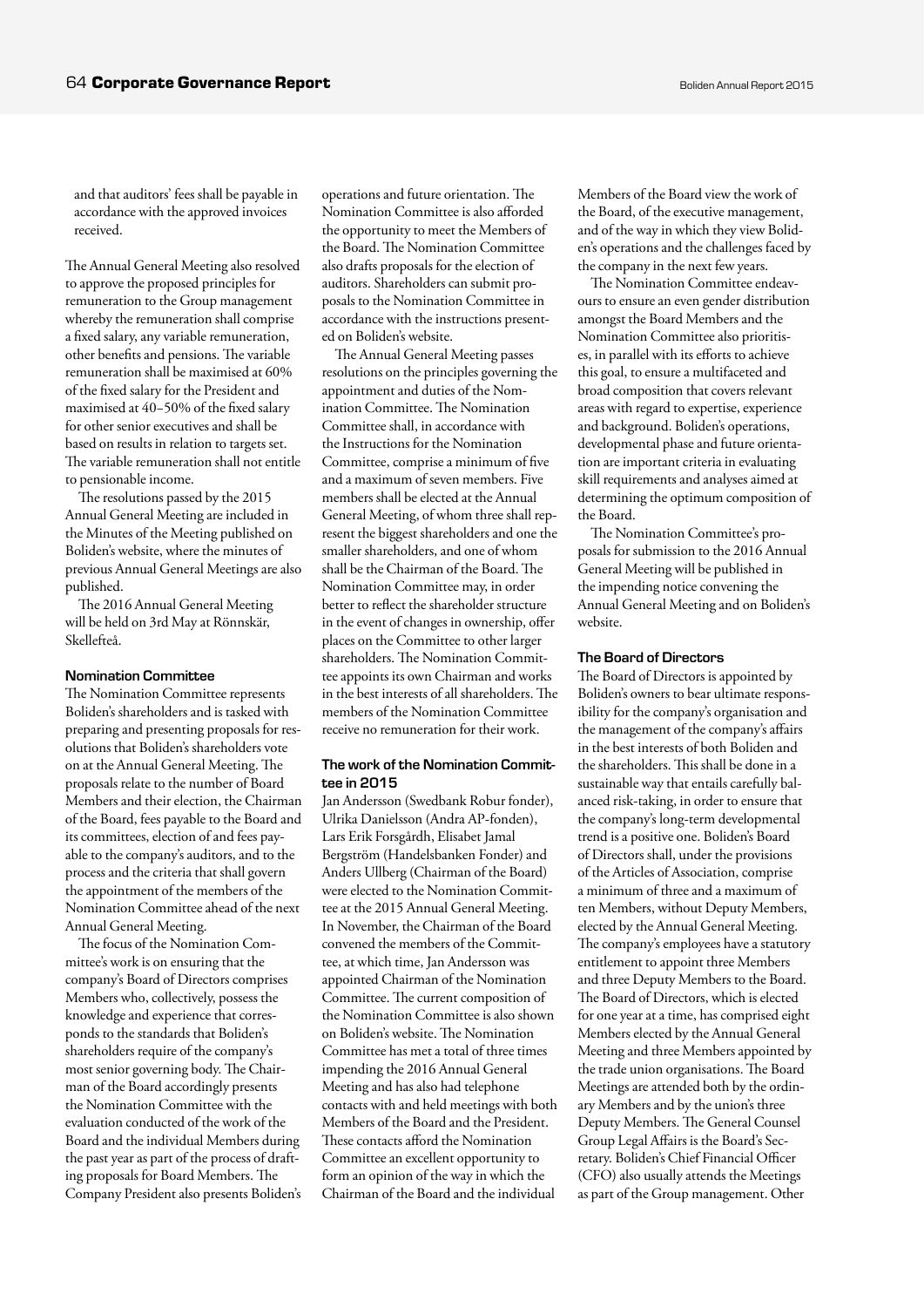#### Boliden Annual Report 2015 **Corporate Governance Report** 65

#### THE BOARD OF DIRECTORS' WORK IN 2015

**Recurring business:** Sustainability and health & safety issues, operational review, investments, costing, and theme items. The main matters on the agenda at Board Meetings in 2015 are shown below:

**February:** Review of the Year-End Report, the Annual Report, the Audit Report, and matters for submission to the Annual General Meeting. Deposit and reserves development, comparisons with competitors and energy supply.

**May:** Q1 Interim Report. Review of procurement issues, cost trends, and the Laver exploitation concession, and a

meeting between the Board of Directors and the auditors in the absence of the management. Annual General Meeting and the Statutory Board Meeting.

**July:** Q2 Interim Report. Review of the Audit Report, strategic orientation and comparisons with Smelters' competitors, synergy effects between Smelters and Mines, the Rönnskär remedial action programme, e-materials and the market for nickel.

**October:** Q3 Interim Report. Review of China's development and of other emerging markets. Review of acquisition opportunities, the Boliden Area and slag management at Rönnskär, the strategic orientation of Mines, cost-cutting in purchasing, operational risks, the status of disputes, and a follow up on the New Boliden Way and Corporate Responsibility (CR).

**December:** Review of strategy, budget and the business plan. Management development, managerial and Board Member evaluation, the market for gold, and investment in the Harjavalta sulphuric acid plant.

members of the Group management and other executives also attend and present reports on individual issues as required.

The Board Members elected by the Annual General Meeting are all to be regarded as independent in relation to major shareholders and all, with the exception of the President, are to be regarded as independent in relation to the company and the Group management. The Board consequently complies with the requirements of the Code with regard to independent Members. The Members of the Board are presented on pages 68-69 and on Boliden's website.

The Board sets the company's financial goals and strategy, appoints and evaluates the President and CEO, and ensures that efficient systems are put in place for following up on and monitoring operations, that the company complies with statutory and regulatory requirements, and that information is published in a correct and transparent manner. The Board adopts a Formal Work Plan every year at the Statutory Board Meeting, held after the Annual General Meeting. The Formal Work Plan regulates the work and responsibilities of the Board in greater detail, together with the special duties with which the Chairman of the Board is tasked.

The Chairman of the Board guides the work of the Board and the Board Meetings and establishes an open and constructive dialogue. The Chairman's duties also include monitoring and evaluating the expertise and work of the Board Members and the contribution they make to the Board as a whole. Another important component of the Chairman's work is monitoring the operations through an ongoing dialogue with the President. The Chairman of the Board acts as a discussion party and source of support for the President and ensures implementation of and compliance with the Board's decisions, instructions and directives. Prior to every Board Meeting, the Chairman and the President review the issues to be discussed at the meeting. The supporting documents for the Board's discussion of the issues are sent to the Members approximately one week before each Board Meeting. The division of labour between the Board of Directors and the President is clarified in the written "Instructions to the President" adopted by the Board at the Statutory Board Meeting.

#### The Board of Directors' work in 2015

The Board of Directors held six meetings in 2015, including the Statutory Board Meeting. A number of the Board Meetings are regularly held at the company's operating units in order to give the Members an increased insight into the operations. In 2015, the Board visited Garpenberg in May and Aitik in December.

The Board receives ongoing information on Boliden's commercial and financial performance and updates on Boliden's fulfilment of its sustainability goals in the

form of monthly reports and at Board Meetings. Every Board Meeting consequently begins with a review of the operations, of the current health & safety position, and of sustainability issues.

The Board also, at the beginning of the year and in addition to these and other customary operations-related issues, sets a number of themes that it particularly wishes to address during the year in order to create an increased understanding of Boliden's opportunities and challenges from a broader perspective. The Board has accordingly discussed such issues during the year as Boliden's competitive position, the global trends in the metals market, readiness to handle harsher market conditions, measures to counter cost increases, exploration, acquisitions and CSR issues in the mining industry. The focus has been on the change in the business model for nickel smelting at Boliden Harjavalta in Finland, coupled with the future expansion of Aitik from an annual ore production rate of 36 Mtonnes to one of 45 Mtonnes. Previously approved expansion projects implemented in 2015, such as Garpenberg, silver extraction at Kokkola, and the construction of deep storage facilities at Rönnskär, have been the subject of ongoing monitoring and follow up work, as has the ongoing action plan designed to ensure process stability and cost-effectiveness at the Rönnskär smelter.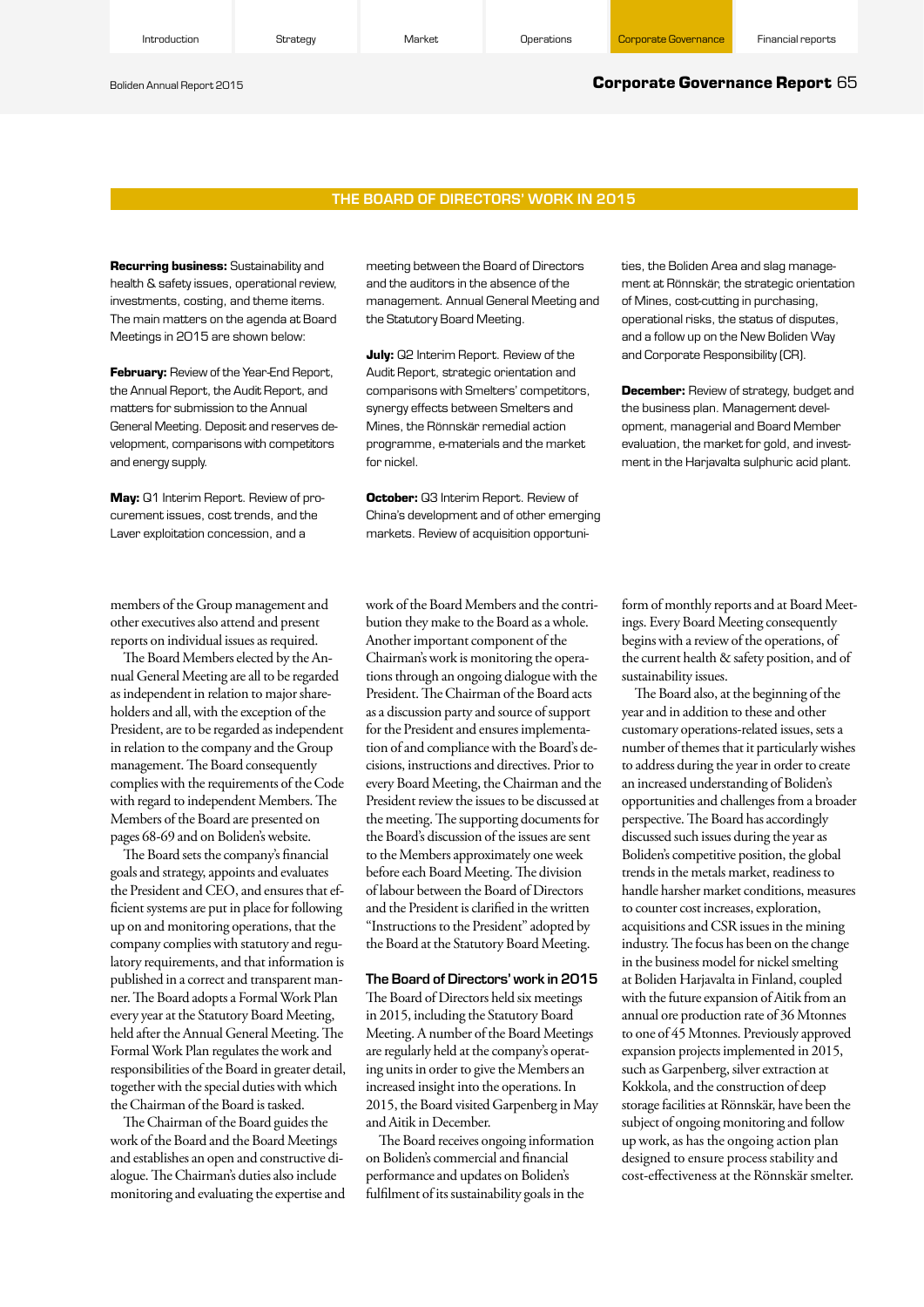Work on improving and coordinating health & safety issues have been subject to continuous monitoring and follow-up work by the Board in response to the negative shift in the accident frequency rate in 2013.

Efficient and appropriate environmental permit processes and reasonable operating conditions are, in light of the nature of Boliden's business, important issues for the company and its Board, and are the subject of recurring discussions. The Board has also addressed a related area, namely CSR, business ethics and moral considerations.

The Chairman ensures that the Board and its work are evaluated annually and that the results of the evaluation are conveyed to the Nomination Committee. The evaluation is carried out by the Board itself under the guidance of the Chairman or with the help of an independent consultant. The 2015 evaluation was a self-assessment during which the Members answered a number of questions in writing on a range of different subjects and held one-on-one discussions with the Chairman of the Board, followed by a joint discussion, during which the Board discussed the conclusions drawn from the evaluation.

#### The Board's Committees

The overall responsibility of the Board of Directors cannot be delegated but the Board may, within itself, set up committees which prepare issues within their respective spheres. The Board has, accordingly and as in previous years, set up an Audit Committee and a Remuneration Committee in 2015. The Committees' members are appointed at the Board Meeting following election held after the Annual General Meeting and their work is governed by the Committees' formal work plans and instructions.

#### Audit Committee

The Audit Committee prepares a number of issues for consideration by the Board and thereby supports the Board in its endeavours to fulfil its responsibilities within the areas of auditing and internal control and with assuring the quality of Boliden's financial reporting. Boliden has an internal control function whose work involves mapping risk areas and following up on work in identified areas, amongst

other things. The Committee also works with the procurement of services from the company's auditors in addition to the actual auditing services and, when so tasked by the Nomination Committee, with the procurement of auditing services. The Audit Committee meets before the publication of every financial report, and as necessary. The Audit Committee comprises Ulla Litzén (Chairwoman), Tom Erixon and Anders Ullberg. The Committee members have specialist competence, experience of and interest in financial and accounting issues – see Directorships and previous positions, pages 68-69. The Committee's meetings are also attended by Boliden's CFO and the Director of Internal Control. The Committee met five times in 2015. Special attention was paid in 2015 to internal controls and IT security, and to the proposed election of new auditors. The Audit Committee works on the basis of a set of "Instructions for the Audit Committee" adopted every year by the Board of Directors and reports back to the Board on the results of its work.

#### Remuneration Committee

The Remuneration Committee submits proposals for resolution by the Board regarding salary and other terms of employment for the President, and follows up on and evaluates programmes for variable remuneration for the management. The Committee also approves proposals regarding salaries and other terms of employment for the Group management, as proposed by the President. The Remuneration Committee is, furthermore, tasked with submitting proposals regarding remuneration principles for the President and Group management – proposals which are then submitted by the Board to the Annual General Meeting for resolution. The application of the guidelines and relevant remuneration structures and levels within the company is also followed up by the Committee and the results of this evaluation are published on the company's website. See Note 3 on pages 85-86 for an account of the remuneration paid to the Group management.

The Remuneration Committee works on the basis of a set of "Instructions for the Remuneration Committee" adopted every year by the Board of Directors and reports back to the Board on the results of its work. The Remuneration Committee

comprises Anders Ullberg (Committee Chairman), and Staffan Bohman. The Committee has held two meetings during the year and had telephone contact on a number of occasions.

#### The President and Group management

The President has ultimate responsibility for Boliden's strategic orientation and for ensuring the compliance with and implementation of the Board of Directors' decisions, and for ensuring that risk management, steering, systems, organisation and processes are all of a satisfactory standard. The President is supported in his work by the Group's management team which, in addition to the President, comprises the SVPs for Boliden's two Business Areas, Mines and Smelters, the CFO, and the SVP Corporate Responsibility (CR). The Group management meets regularly once a month to follow up on operations and to discuss Group-wide issues, and to draw up proposals for strategic plans, business plans, and budgets that the President submits to the Board of Directors for their consideration. The areas addressed by the Board have largely reflected the work of the Group management during the year. The Group management also holds two meetings every year, lasting at least two full days, in order to focus on strategy. The Group management, together with the management of the respective Business Areas, also meet six times a year to review Business Area-specific issues including a review of budgets and operations. For large scale projects, relevant parts of the Group management form special steering groups, together with project managers and other stakeholders, and meet regularly. The Group management also meets with the company's employee representative Board Members and their deputies ahead of every Board Meeting, at which time the Board Meeting agenda and other topical issues are discussed. The company's senior managers and specialists meet at a management conference every year for discussions intended to build consensus and achieve widespread support on important issues. See page 70 for a presentation of the Group management team.

#### Business management

Management by the Board goes through a chain of command from the President and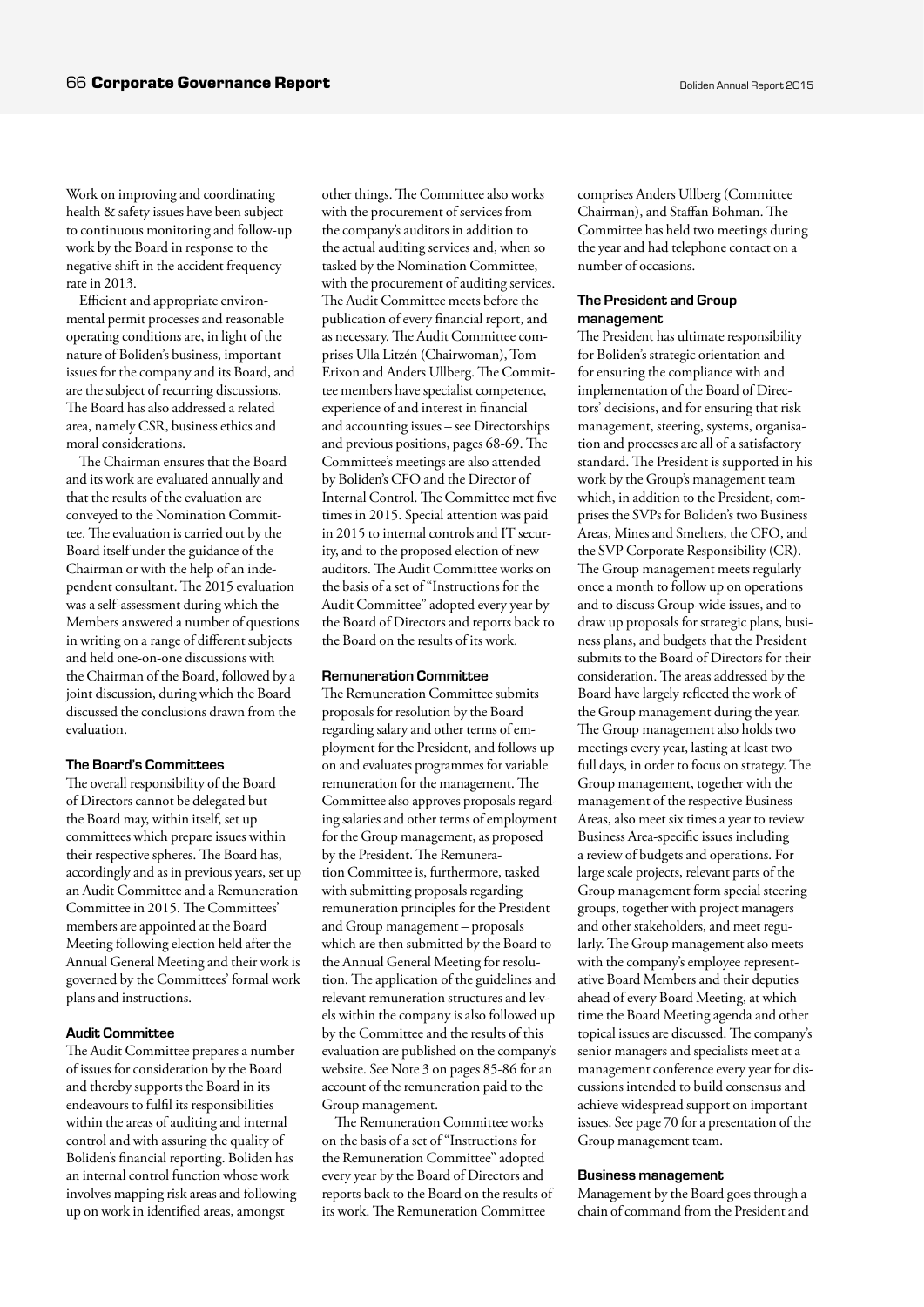Introduction **Strategy Band Construction Construction** Operations

#### Boliden Annual Report 2015 **Corporate Governance Report** 67

the Group management to the operating units. Boliden has an organisation in which responsibilities and authority are delegated within clear frameworks. These frameworks are defined by Boliden's steering documents, budget and strategic plan. The steering documents, which are available on Boliden's internal web site and which comprise the internal framework required for effective management, include the Financial Policy, the Code of Conduct, the Anti-Corruption Policy, the Communications Policy, the Environmental Policy, the Health & Safety Policy, and documentation on delegation and decision-making.

#### Sustainability governance in Boliden

Sustainability issues are an integral part of Boliden's operations and the work is conducted from the starting point of the most operationally critical issues. Sustainability issues are discussed at every management group and Board meeting, as is the case at the local management group meetings. One member of the Group management works exclusively, furthermore, with CR issues. The day-to-day responsibility is decentralised to the respective units. Central sustainability, environmental, energy and HR functions follow up on the units' work and are responsible for creating a structure and orientation for the work. Networks have been established within the respective functions in order to promote knowledge exchange and development.

The sustainability issues identified by Boliden as being of the greatest significance and most highly prioritised are linked to Boliden's budget and strategy. Factors that form the basis for the prioritisation include Boliden's own operations and their impact on people and the environment, the way in which work on these issues can support the operations, expectations of Boliden from internal and external stakeholders, risks and opportunities, external factors, and applicable regulations. The challenges that will be prioritised change over time and are, therefore, regularly reviewed – usually once every year. It is the responsibility of the various controlling parties within the Group to set local goals with regard to the overall issues. In 2013, Boliden set new goals in the sustainability sphere that will apply until 2018, inclusive – see pages 8-9 of the Annual Report.

Boliden's long-term health & safety work has yielded noteworthy results for a number of years, showing a steadily declining accident frequency. The trend has, however, been negative in recent years and a high priority has, therefore, been placed on measures that will, in the long-term, enable Boliden's vision of accident-free operations to be realised. Having analysed the situation and the root causes of the break in the trend, along with appropriate remedial measures, work continued in 2015 on a number of new initiatives. A Health & Safety Officer with special coordination responsibility has been appointed at Group level and has drawn up concrete, well-defined and timetabled health & safety goals, along with the measures needed to achieve these goals. One of the tools is the "B-Safe" project, which includes one-on-one discussions and follow-up discussions with all employees in order to raise awareness of the importance of health & safety and to strengthen the company's safety culture. Work on rolling out B-Safe throughout the Group continued in 2015. The aim of the project is to bring about an attitude change when it comes to safety-mindedness in the course of day-to-day work. Deviations from health & safety regulations in order to achieve a short-term gain in terms of time, production or other assumed benefits or advantages are never acceptable. Accidents are analysed and followed up in order to avoid any repetition. Investments in further strengthening the focus on health & safety are also targeting Boliden's suppliers, contractors and others who carry out work within the framework of Boliden's operations. Stringent demands are made on these business partners when it comes to respect for and compliance with applicable health & safety regulations and instructions. Business partners are reviewed, selected and evaluated in line with these factors, amongst other things.

Efficient and suitable licensing processes and reasonable operating conditions are, in the light of the nature of Boliden's operations, important issues for the company. Boliden works actively with industry organisations to monitor and promote the interests of the mining industry.

Boliden's GRI-index, and the associated information in the Annual Report and separate GRI Report have, since 2013, been subject to an external review by auditors, with the aim of, amongst other things, underlining the importance of the sustainability work to Boliden and to further reinforce the confidence of the market and other stakeholders in the work conducted by the company in this respect.

Matters of business ethics and anti-corruption are constantly topical and an area with which the company actively works. Boliden focused specifically on anti-corruption issues during the year and has implemented new policies and guidelines in this area. Training courses have been provided, partly in an online format, in January 2016 and will be followed up by a seminar for employees affected. Boliden has a whistle blower function that can be used to report suspected cases of impropriety.

#### **Auditors**

The external auditor conducts independent audits of Boliden's accounts in order to ensure that they provide a correct, fair and comprehensive picture of the company's position and results. The auditor also reviews the management by the Board of Directors and the President and presents his/her observations to the Board in the absence of the management. The auditor has been in contact with the Group management in 2015 in conjunction with audits or issues arising. The auditor is a regular attendee at the Audit Committee's meetings and has met with the Board on two occasions in 2015. The auditor also reports to the shareholders at the Annual General Meeting.

The accounting firm of Deloitte AB was elected at the 2015 Annual General Meeting to serve as the company's auditors until the conclusion of the 2016 Annual General Meeting. Authorised Public Accountant, Jan Berntsson, is the auditor in charge. He is a partner in and CEO of Deloitte Sweden and his other audit engagements include Atlas Copco and Kinnevik. Remuneration to the company's auditors is payable in accordance with the approved invoices received for the period up to the end of the 2016 Annual General Meeting. See Note 4 on page 87 for information on remuneration disbursed in 2015.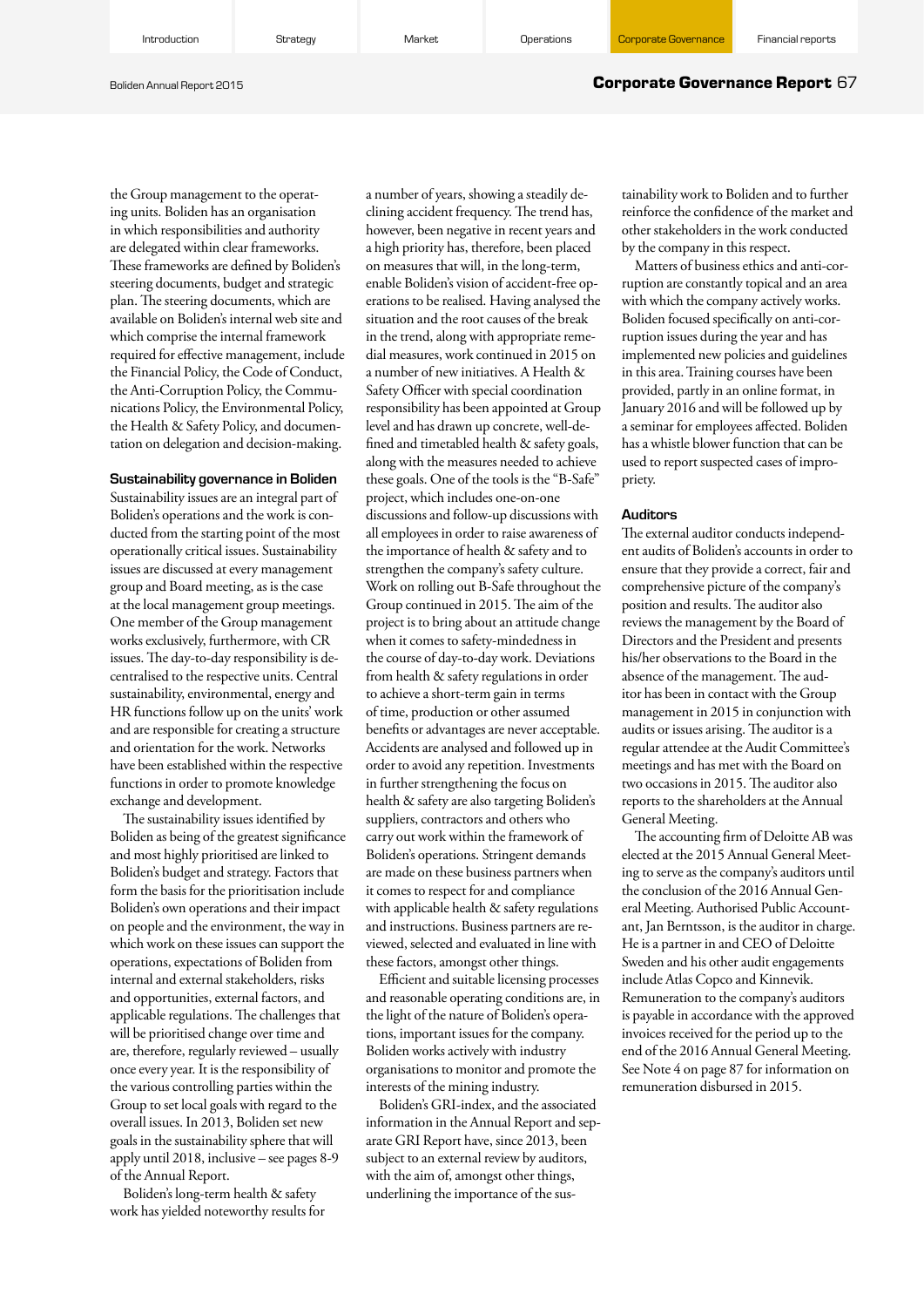## THE BOARD OF DIRECTORS

| Name                                                              | <b>Anders Ullberg</b><br><b>Chairman of the Board</b>                                                                              |                                                                                                                                                                      | Marie Berglund<br>Member of the Board                                                                                                                                                                                                                    | <b>Staffan Bohman</b><br>Member of the Board                                                                                                                                                                                                                                                                                      | <b>Tom Erixon</b><br><b>Member of the Board</b>                                                                                   |
|-------------------------------------------------------------------|------------------------------------------------------------------------------------------------------------------------------------|----------------------------------------------------------------------------------------------------------------------------------------------------------------------|----------------------------------------------------------------------------------------------------------------------------------------------------------------------------------------------------------------------------------------------------------|-----------------------------------------------------------------------------------------------------------------------------------------------------------------------------------------------------------------------------------------------------------------------------------------------------------------------------------|-----------------------------------------------------------------------------------------------------------------------------------|
| Position                                                          | $\overline{a}$                                                                                                                     |                                                                                                                                                                      | Vice President. Raw Materials<br>and Environment, NCC Industry                                                                                                                                                                                           |                                                                                                                                                                                                                                                                                                                                   | President and CEO of Alfa Laval                                                                                                   |
| Education                                                         | M.Sc. Economics                                                                                                                    |                                                                                                                                                                      | M.Sc. Biology                                                                                                                                                                                                                                            | M.Sc. Economics                                                                                                                                                                                                                                                                                                                   | LL.B., MBA                                                                                                                        |
| Elected                                                           | 2005                                                                                                                               |                                                                                                                                                                      | 2003                                                                                                                                                                                                                                                     | 2007                                                                                                                                                                                                                                                                                                                              | 2013                                                                                                                              |
| <b>Born</b>                                                       | 1946                                                                                                                               |                                                                                                                                                                      | 1958                                                                                                                                                                                                                                                     | 1949                                                                                                                                                                                                                                                                                                                              | 1960                                                                                                                              |
| <b>Directorships</b>                                              | Chairman of the Boards of<br>Alma and Valedo Partners.<br>Chairman of the Swedish<br>Member of the Board of the<br>Advisory Group. | Eneqvist Consulting, Natur&Kul-<br>tur and Studsvik. Member of the<br>Boards of Atlas Copco, Beijer<br>Financial Reporting Board and<br>European Financial Reporting | Chairwoman of the Board of<br>Eurocon Consulting, Member of<br>the Boards of Baltic Sea 2020,<br>the Water Delegation of the<br>Gulf of Bothnia's Water District<br>and the Advisory Council of the<br>County Administrative Board of<br>Västernorrland. | Chairman of the Boards of<br>Höganäs, and Cibes LiftGroup.<br>Deputy Chairman of the Boards<br>of Rezidor Hotel Group and of<br>the SNS - Centre for Business<br>and Policy Studies Board of<br>Trustees. Member of the Boards<br>of Atlas Copco, Ratos, Upplands<br>Motor Holding and the Swedish<br>Corporate Governance Board. | Member of the Boards of<br>Jernkontoret. Stål & Metall and<br>Chinsay.                                                            |
| Previous<br>positions                                             | CEO of SSAB.                                                                                                                       | CFO of Svenska Varv. CFO. Vice<br>President and President and                                                                                                        | Group Ecologist in the former<br>MoDo Group, Environmental Ma- DeLaval, Gränges and Sapa.<br>nager of Botniabanan AB, Presi-<br>dent of BioEndev (consultant).                                                                                           | CFO at Alfa Laval, CEO of                                                                                                                                                                                                                                                                                                         | Managing partner Boston<br>Consulting Group, a variety of se-<br>nior positions within Sandvik and<br>President and CEO of Ovako. |
| Number of<br>shares <sup>1</sup>                                  | 45,000                                                                                                                             |                                                                                                                                                                      | 1,000                                                                                                                                                                                                                                                    | 40,000                                                                                                                                                                                                                                                                                                                            | 6,900                                                                                                                             |
| <b>Meetings</b><br>attended                                       | 6 of 6                                                                                                                             |                                                                                                                                                                      | 6 of 6                                                                                                                                                                                                                                                   | 6 of 6                                                                                                                                                                                                                                                                                                                            | 6 of 6                                                                                                                            |
| <b>Committee work</b><br>(present)                                | Audit.<br>Committee<br>5 of 5                                                                                                      | Remuneration<br>Committee<br>2 of 2                                                                                                                                  | $\overline{a}$                                                                                                                                                                                                                                           | Remuneration Committee<br>2 of 2                                                                                                                                                                                                                                                                                                  | Audit Committee<br>2 of 5                                                                                                         |
| Director's fees.<br><b>SEK</b>                                    | 1,300,000                                                                                                                          |                                                                                                                                                                      | 480,000                                                                                                                                                                                                                                                  | 480,000                                                                                                                                                                                                                                                                                                                           | 480,000                                                                                                                           |
| Committee fees,<br><b>SEK</b>                                     | 75,000                                                                                                                             | 50,000                                                                                                                                                               | $\overline{a}$                                                                                                                                                                                                                                           | 50,000                                                                                                                                                                                                                                                                                                                            | 75,000                                                                                                                            |
| Combined fees, SEK1,425,000                                       |                                                                                                                                    |                                                                                                                                                                      | 480,000                                                                                                                                                                                                                                                  | 530,000                                                                                                                                                                                                                                                                                                                           | 555,000                                                                                                                           |
| Independence<br>from the company<br>and the company<br>management | Yes                                                                                                                                |                                                                                                                                                                      | Yes                                                                                                                                                                                                                                                      | Yes                                                                                                                                                                                                                                                                                                                               | Yes                                                                                                                               |
| Independence<br>from major<br>shareholders                        | Yes                                                                                                                                |                                                                                                                                                                      | Yes                                                                                                                                                                                                                                                      | Yes                                                                                                                                                                                                                                                                                                                               | Yes                                                                                                                               |



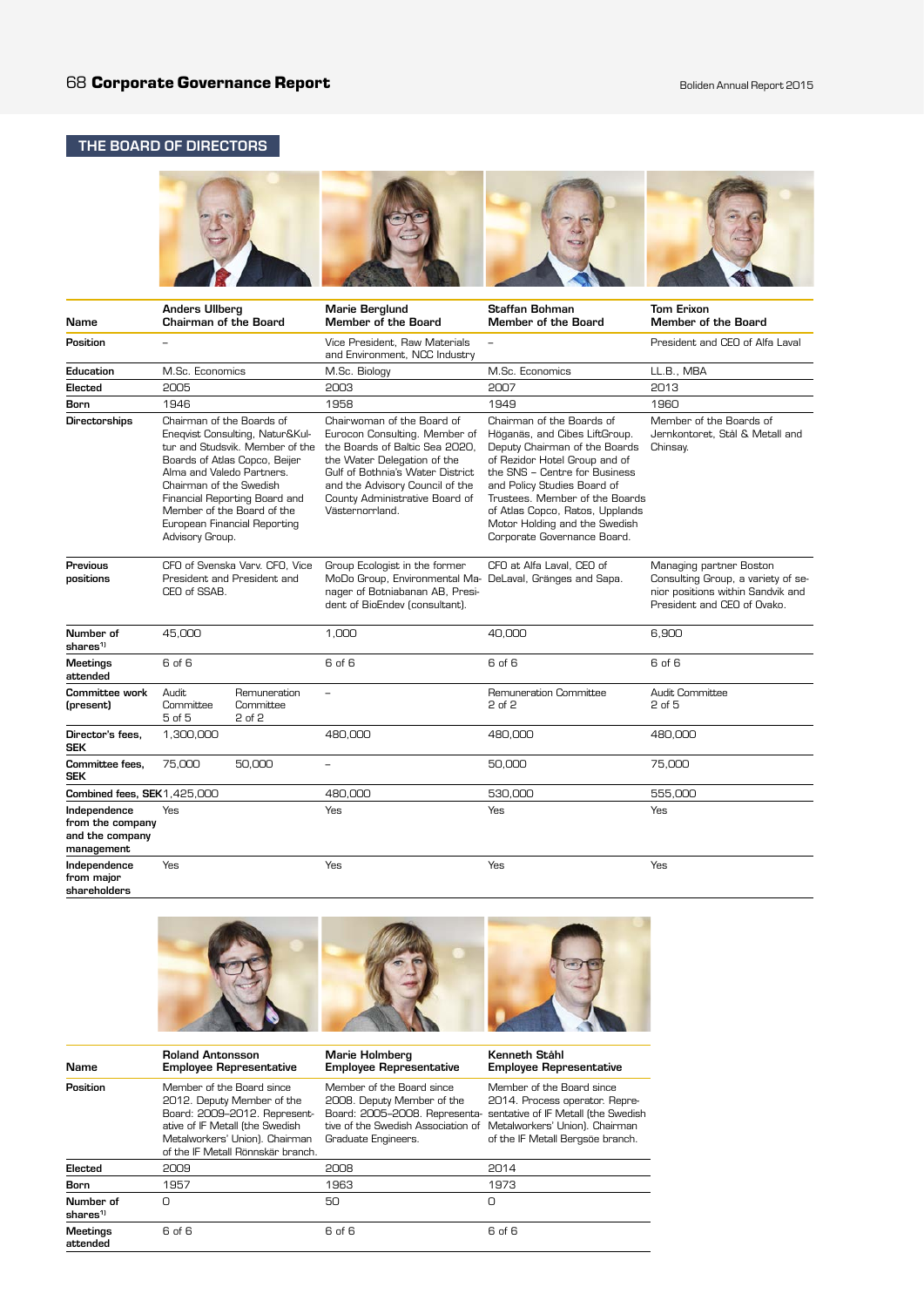Boliden Annual Report 2015

Name

### **Corporate Governance Report** 69



| Name                                                              | Lennart Evrell<br>Member of the Board                                                                                              | Michael G:son Löw<br>Member of the Board                                                                                                                                                                                                                                                                                                                                                                                                 | Ulla Litzén<br>Member of the Board                                                                                                                                                                                                      | Elisabeth Nilsson<br>Member of the Board                                                                                                               |
|-------------------------------------------------------------------|------------------------------------------------------------------------------------------------------------------------------------|------------------------------------------------------------------------------------------------------------------------------------------------------------------------------------------------------------------------------------------------------------------------------------------------------------------------------------------------------------------------------------------------------------------------------------------|-----------------------------------------------------------------------------------------------------------------------------------------------------------------------------------------------------------------------------------------|--------------------------------------------------------------------------------------------------------------------------------------------------------|
| Position                                                          | President and CEO of Boliden                                                                                                       | $\overline{\phantom{0}}$                                                                                                                                                                                                                                                                                                                                                                                                                 | $\overline{\phantom{0}}$                                                                                                                                                                                                                | The County Governor of the<br>County of Östergötland                                                                                                   |
| Education                                                         | M.Sc. Engineering, Economics                                                                                                       | M.Sc. Economics                                                                                                                                                                                                                                                                                                                                                                                                                          | <b>B.Sc. Economics and Business</b><br>administration, MBA                                                                                                                                                                              | M.Sc. Engineering                                                                                                                                      |
| Elected                                                           | 2008                                                                                                                               | 2010                                                                                                                                                                                                                                                                                                                                                                                                                                     | 2005                                                                                                                                                                                                                                    | 2015                                                                                                                                                   |
| Born                                                              | 1954                                                                                                                               | 1951                                                                                                                                                                                                                                                                                                                                                                                                                                     | 1956                                                                                                                                                                                                                                    | 1953                                                                                                                                                   |
| <b>Directorships</b>                                              | Chairman of the Boards of<br>SveMin and Umeå University.<br>Member of the Board of the<br>Confederation of Swedish<br>Enterprise.  | Chairman of the Board of Re-<br>condoil. Member of the Boards<br>of Concordia Maritime, Preem,<br>Norstel, the Confederation of<br>Swedish Enterprise and Stena<br>Bulk. Deputy Chairman of the<br>Boards of IKEM, the Swedish<br>Chamber of Commerce for<br>Russia & CIS and the Swedish<br>Association for Energy Economics.<br>Member of the Chalmers Advisory<br>Committee and the Royal Swedish<br>Academy of Engineering Sciences. | Member of the Boards of Alfa<br>Laval, Atlas Copco, Husqvarna<br>and NCC.                                                                                                                                                               | Member of the Board of<br>Outokumpu and Member of<br>Skandia's Council.                                                                                |
| Previous<br>positions                                             | President and CEO of Sapa and<br>Munters, and a variety of senior<br>positions within ASEA, Atlas<br>Copco and Sphinx Gustavsberg. | A variety of senior positions<br>within Conoco Inc (1976-2002)<br>in Stockholm, Houston,<br>Copenhagen, Bangkok, Prague<br>and London. President and<br>CEO of Preem (2003-2012).                                                                                                                                                                                                                                                        | President of W Capital<br>Management, wholly owned by<br>the Wallenberg Foundations.<br>Managing Director and member<br>of the Management Group<br>of Investor AB. Responsible<br>for Core Holdings and CEO of<br>Investor Scandinavia. | CEO of Jernkontoret and has<br>worked for the SSAB corporate<br>group in such roles as Head of<br>Metallurgy in Oxelösund and as<br>CEO of SSAB Merox. |
| Number of<br>shares <sup>1)</sup>                                 | 40,235                                                                                                                             | 100                                                                                                                                                                                                                                                                                                                                                                                                                                      | 8,400                                                                                                                                                                                                                                   | $\Omega$                                                                                                                                               |
| <b>Meetings</b><br>attended                                       | 6 of 6                                                                                                                             | 6 of 6                                                                                                                                                                                                                                                                                                                                                                                                                                   | 6 of 6                                                                                                                                                                                                                                  | 4 <sub>of</sub> 4                                                                                                                                      |
| Committee work<br>(present)                                       |                                                                                                                                    | $\overline{a}$                                                                                                                                                                                                                                                                                                                                                                                                                           | Audit Committee<br>5 of 5                                                                                                                                                                                                               |                                                                                                                                                        |
| Director's fees, SEK -                                            |                                                                                                                                    | 480,000                                                                                                                                                                                                                                                                                                                                                                                                                                  | 480,000                                                                                                                                                                                                                                 | 480,000                                                                                                                                                |
| Committee fees, SEK -                                             |                                                                                                                                    |                                                                                                                                                                                                                                                                                                                                                                                                                                          | 150,000                                                                                                                                                                                                                                 |                                                                                                                                                        |
| Combined fees, SEK -                                              |                                                                                                                                    | 480,000                                                                                                                                                                                                                                                                                                                                                                                                                                  | 630,000                                                                                                                                                                                                                                 | 480,000                                                                                                                                                |
| Independence<br>from the company<br>and the company<br>management | No                                                                                                                                 | Yes                                                                                                                                                                                                                                                                                                                                                                                                                                      | Yes                                                                                                                                                                                                                                     | Yes                                                                                                                                                    |
| Independence from Yes<br>major shareholders                       |                                                                                                                                    | Yes                                                                                                                                                                                                                                                                                                                                                                                                                                      | Yes                                                                                                                                                                                                                                     | Yes                                                                                                                                                    |



since 2015. Representative of the Unionen trade union. Deputy Chairman of the Unionen Boliden Office branch. Member of BoliDeputy Member of the Board since 2012. Representative of IF Metall (the Swedish Metalworkers' Union). Chairman of the IF Metall Kristineberg branch. Deputy Chairman of Boliden's Group Council and

|                                      |        | Group Council. | den's Council for Negotiation and man of Boliden's Group Council a<br>Co-operation as well as Boliden's the Boliden Works Council. |
|--------------------------------------|--------|----------------|------------------------------------------------------------------------------------------------------------------------------------|
| Elected                              | 2014   | 2015           | 2012                                                                                                                               |
| Born                                 | 1953   | 1966           | 1965                                                                                                                               |
| Number of shares <sup>11</sup> 1.424 |        | 174            | 170                                                                                                                                |
| Meetings<br>attended                 | 6 of 6 | 3 of 3         | 6 of 6                                                                                                                             |

since 2014. Representative of Boliden's Group Council and the Profit Sharing Foundation.

> <sup>1)</sup> Own holdings and those of related legal or natural persons, on 31st Decem-ber 2015.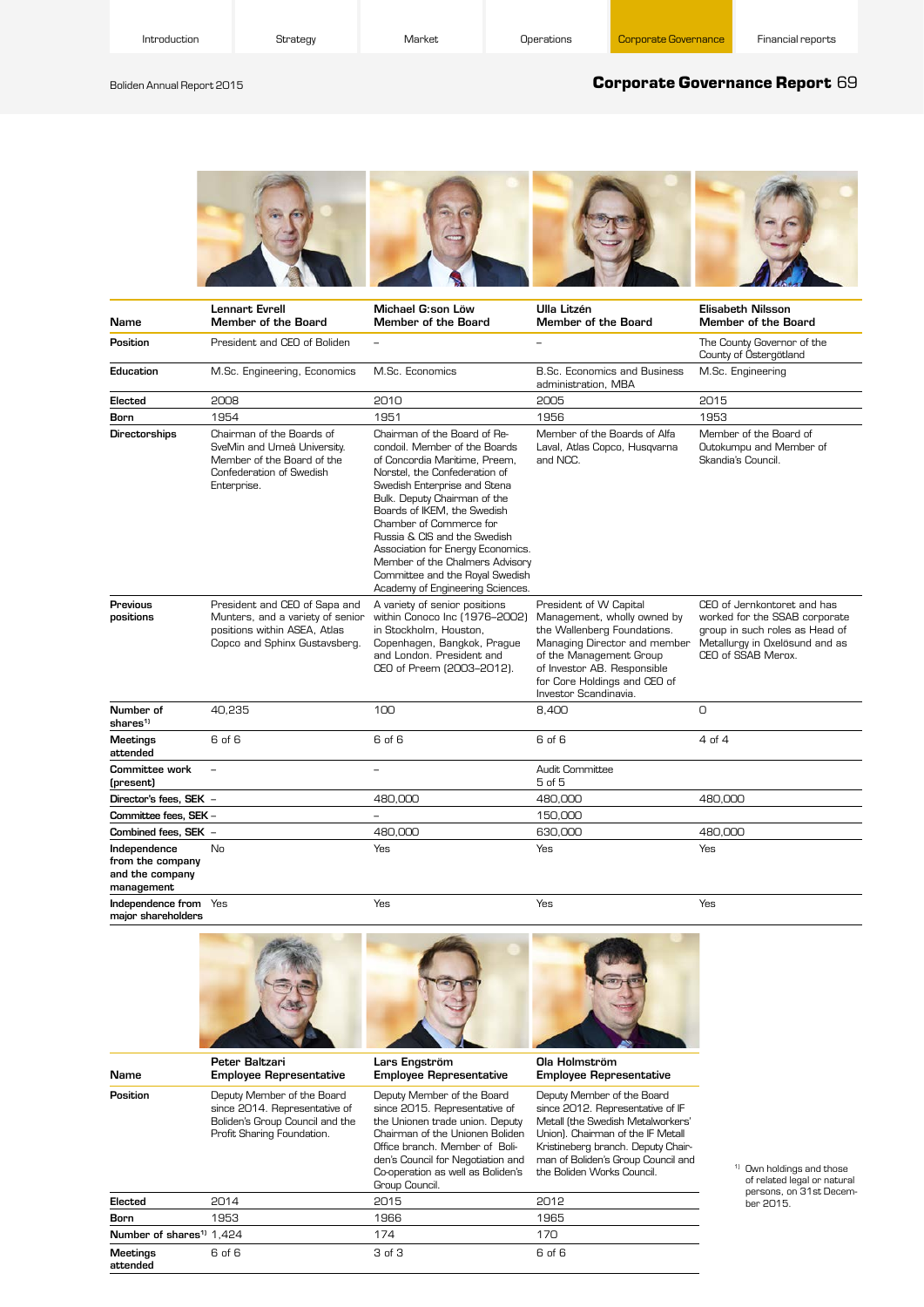## GROUP MANAGEMENT



| Name                           | Lennart Evrell                                                                                                                                                                         | Kerstin Konradsson                                                           | <b>Mikael Staffas</b>                                                                 |
|--------------------------------|----------------------------------------------------------------------------------------------------------------------------------------------------------------------------------------|------------------------------------------------------------------------------|---------------------------------------------------------------------------------------|
| Position                       | President and CEO of Boliden                                                                                                                                                           | President Boliden Smelters                                                   | CFO up to and including March<br>2016. President Boliden Mines as of<br>November 2015 |
| Education                      | M.Sc. Engineering, Economics                                                                                                                                                           | M.Sc. Engineering                                                            | M.Sc. Engineering, MBA                                                                |
| Employed                       | 2007                                                                                                                                                                                   | 2012                                                                         | 2011                                                                                  |
| Born                           | 1954                                                                                                                                                                                   | 1967                                                                         | 1965                                                                                  |
| <b>Directorships</b>           | Chairman of the Boards of SveMin<br>and Umeå University. Member of<br>the Boards of the Confederation of<br>Swedish Enterprise and The Swedish<br>Association of Industrial Employers. | Member of the Board of Swerea<br>Mefos.                                      | Member of the Board of SJ.                                                            |
| <b>Previous positions</b>      | President and CEO of Sapa and Mun- Business Area President and CEO<br>within ASEA, Atlas Copco and Sphinx of senior positions within SSAB.<br>Gustavsberg.                             | ters, and a variety of senior positions within the Akers Group and a variety | CFO of Södra Skogsägarna, Partner<br>at McKinsey & Co.                                |
| Number of shares <sup>11</sup> | 40.235                                                                                                                                                                                 | 2.000                                                                        | 4.700                                                                                 |





| <b>Name</b>                    | <b>Thomas Södergvist</b>                                                                  | Håkan Gabrielsson                                                                                                                 |
|--------------------------------|-------------------------------------------------------------------------------------------|-----------------------------------------------------------------------------------------------------------------------------------|
| Position                       | Senior Vice President<br>Corporate Responsibility                                         | CFO<br>as of April 2016                                                                                                           |
| Education                      | Bergsskolan – The Swedish School of M.Sc. Economics<br>Mining and Metallurgy              |                                                                                                                                   |
| Employed                       | 2012                                                                                      | 2009-2011, April 2016                                                                                                             |
| Born                           | 1957                                                                                      | 1967                                                                                                                              |
| <b>Directorships</b>           |                                                                                           |                                                                                                                                   |
| Previous positions             | Area Manager for the Boliden Area<br>and a variety of senior positions<br>within Sandvik. | CFO of Fagerhult, Director Group<br>Controlling at Boliden and a variety of<br>positions within Sapa, Ericsson and<br>Electrolux. |
| Number of shares <sup>1)</sup> | Ω                                                                                         | Π                                                                                                                                 |